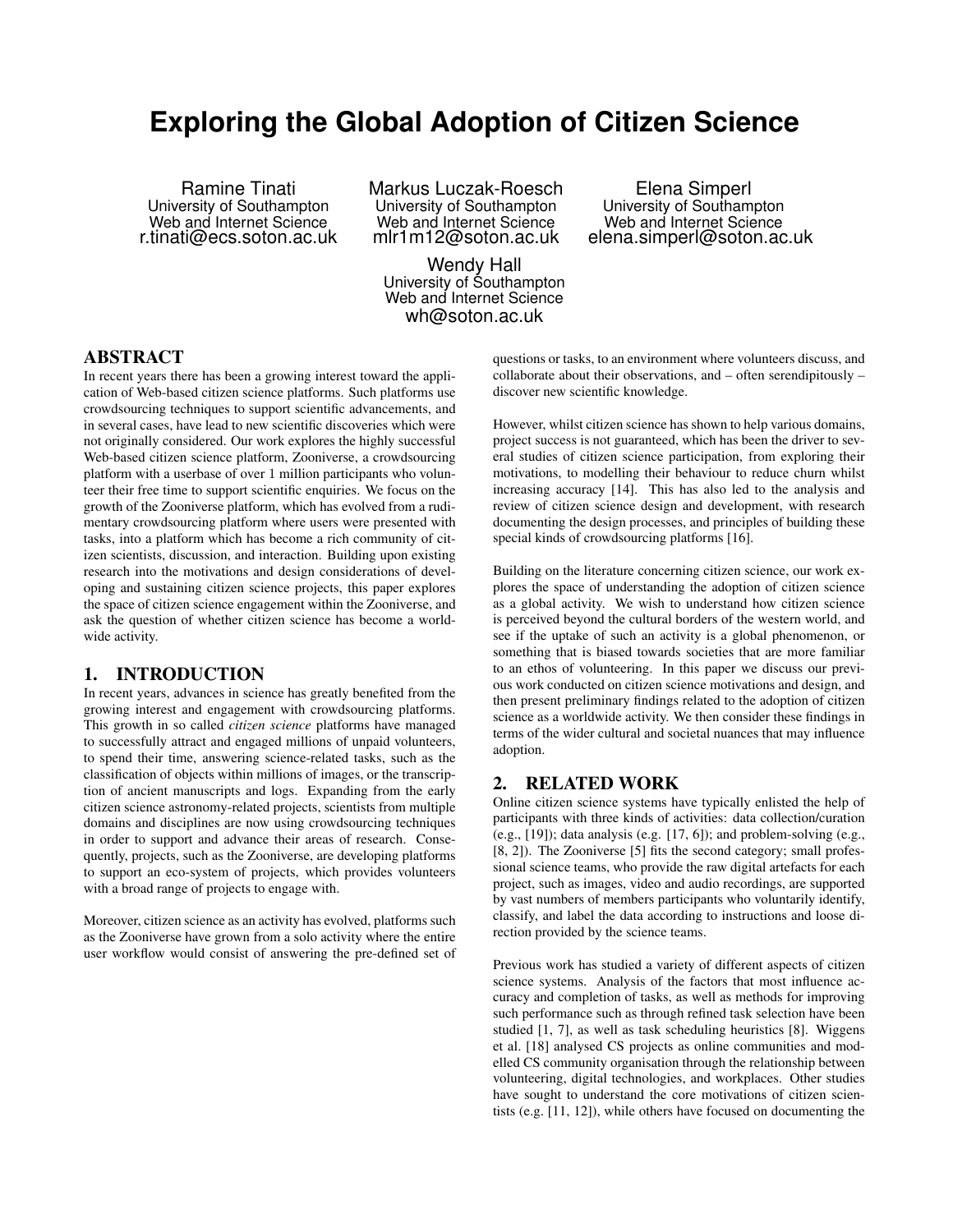increasingly common citizen-initiated serendipitous scientific discoveries [13]. Such studies often reference the vast psychology and social psychology literature relating to human motivation to provide a theoretical grounding for continued engagement with CS systems [4].

## 2.1 Summary of Previous Work

In summary, our previous work has explored several areas of interest within the Zooniverse and other citizen science platforms. We have explored motivations of citizen scientists and their behaviour characteristics [14], as well as a detail analysis of the discussion and collaborative activity between citizen scientists, and how this results in the discovery of unknown scientific finding [10]. The use of gamification as a mechanism for citizen science design was also investigated, specifically looking at how certain features can be used to improve user retention and engagement [15]. Drawing upon these findings, and more widely within the field of online community research, a design framework for citizen science projects was developed, which describes the various social and technical features which may improve the chances of launching a successful citizen science project [16].

# 3. DATA AND RESULTS

#### 3.1 Dataset

Our study draws upon 5 months of data from the Zooniverse platform collected between May to September 2015. which contains 7, 746, 840 classification and 120, 009 talk records, from 61, 833 users. The classification and talk records contain various fields of information about the logged in user, including their identifier, the timestamp, project and item they were working on, and the message text if they were posting on the messaging forum. Classifications also contain the geographic location of the logged in user, which is given by a latitude and longitude coordinates of where the classification was performed.

# 3.2 Results

We conducted a series of descriptive statistical tests on the dataset which provided us with a macro-level perspective of the volunteers engaging within the task feature, and also within the talk integrated talk forums within Zooniverse. As Table 3.2 shows, a significant proportion of the total number of classifications were conducted by members identified as being located in Europe or North America, cumulatively accounting for 88% of the total number of classifications.

Table 3.2 provides a list of the top 10 languages identified within either the task or talk records (corresponding the preferred UI language, or the body of the message published in the forum). As shown, English accounted for 86.3% of the total entries, which corresponds to the previous analysis of where Zooniverse users are geographically located.

# 4. DISCUSSION

In existing studies of citizen science, or more broadly in online communities research, the analysis of user participation and engagement have often asked questions about *why* people take part. Studies are often framed by motivational frameworks, surveys and qualitative studies, seek to answer questions about the intrinsic and extrinsic desires of people willing to contribute (either for free or for paid). Findings often reveal a series of motivating factors which can more than often be synthesised down to a set of basic human needs; altruism, power, money, love, or a sense of self-belonging [9].

| <b>Region</b>                              | <b>Classifications</b> |
|--------------------------------------------|------------------------|
| Europe (UK, Germany, France)               | 3688453 (48.2%)        |
| North America (USA, Canada, Mexico)        | 3071134 (40.2%)        |
| Oceania (Australia, New Zealand, Tanzania) | 347818 (4.6%)          |
| Asia (Singapore, India, Japan)             | 277536 (3.6%)          |
| Far East                                   | 37278 (0.5%)           |
| Middle East                                | 15318 (0.2%)           |
| South America (Brazil, Argentina, Chile)   | 154807 (2.0%)          |
| Africa (South Africa, Egypt, Kenya)        | 50045 (0.7%)           |

Table 1: Classifications made aggregated by geographical region (Asia count is a cumulative value which includes the Far East and Middle East). For each region and the corresponding top 3 contributing countries are listed

| Language | Users $(\%)$ |
|----------|--------------|
| English  | 86.3         |
| French   | 3.3          |
| German   | 2.1          |
| Spanish  | 14           |
| Polish   | 1.0          |
| Chuvash  | 1.0          |
| Czech    | 1.0          |
| Russian  | 0.9          |
| Dutch    | 0.8          |
| Italian  | 0.7          |
|          |              |

Table 2: Top 10 identified languages of users for talk or task activity. Language for the task entry is based on the preferred language of the UI, chosen by the user. In total 38 languages were identified

However, as the initial analysis has shown, there is a significant proportion of the world that are *not* taking part in these activities.

The preliminary findings raise several questions to both the designers of citizen science platform, and those interested in understanding citizen science as a new form of Web activity. For a citizen science platform design and community manager, these findings have multiple implications from the projects design, interface, features, and languages available, to the domain (e.g. nature, or Astronomy) of the project. Furthermore, if citizen science aims to become a globally accessible and successful activity, then understanding the reasons for why specific regions are not engaged, is required.

The results suggest that the Zooniverse platform has managed to engaged significantly within the Western world, and is predominately driven by an English speaking community. However, whilst containing over half of the worlds population, countries within regions such as Asian and Africa contribute to a very small proportion of the contributions made. Intuitively, there are several societal and economic factors that limit the participation of people from countries within these regions, however there are several countries within these regions which are in the socio-economic position to contribute.

In a bid to answer such questions, and unpack the external factors affect the level participation observed, our future work will turn towards the social sciences to explore the role of cultural norms and practises, with specific interest in the concept of volunteering and its acceptance within society [3]. We will draw upon theories of work and volunteering culture in order to understand the deeper reasons for why participant is lower in such areas, and what mechanisms, social and technical, can be employed by citizen science developers to improve engagement.

# 5. REFERENCES